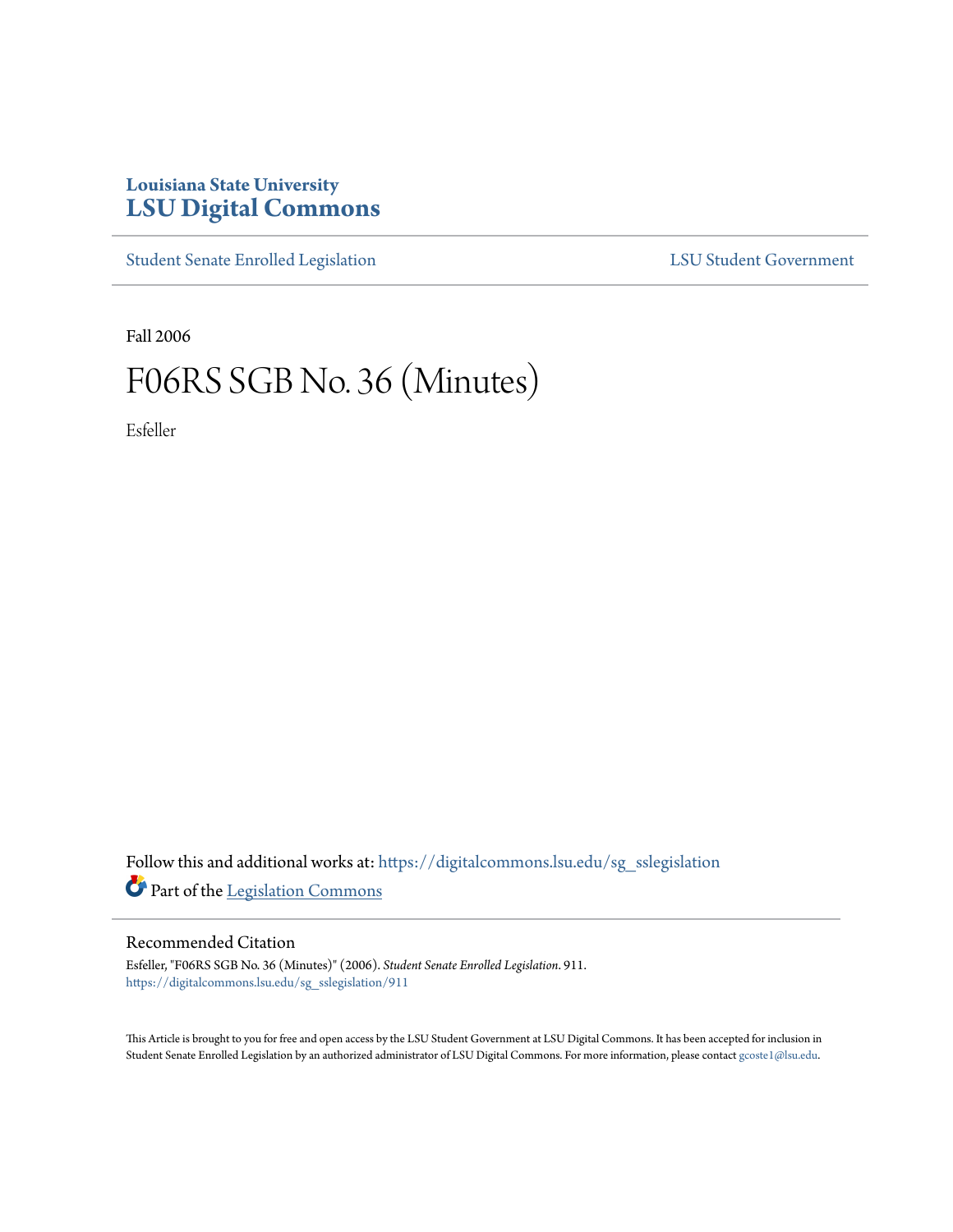| STUDENT GOVERNMENT                                                         |                                                                                                                     | <b>ENROLLED</b> |
|----------------------------------------------------------------------------|---------------------------------------------------------------------------------------------------------------------|-----------------|
| LOUISIANA STATE UNIVERSITY                                                 |                                                                                                                     |                 |
| <b>STUDENT SENATE</b>                                                      |                                                                                                                     |                 |
| <b>FO6RS</b>                                                               |                                                                                                                     |                 |
| <b>SGB</b> No. 36                                                          |                                                                                                                     |                 |
|                                                                            |                                                                                                                     |                 |
| $\mathbf{B} \mathbf{Y}$ :<br><b>SENATOR ESFELLER</b>                       |                                                                                                                     |                 |
|                                                                            | <b>A BILL</b>                                                                                                       |                 |
|                                                                            | TO AMEND RULES OF THE STUDENT SENATE RULES OF ORDER TO PROVIDE FOR<br><b>ATTENDANCE RECORDS AND RELATED MATTERS</b> |                 |
|                                                                            |                                                                                                                     |                 |
|                                                                            | THEREFORE, BE IT ENACTED BY THE STUDENT GOVERNMENT OF                                                               |                 |
|                                                                            | LOUISIANA STATE UNIVERSITY AND AGRICULTURAL AND MECHANICAL                                                          |                 |
|                                                                            | <b>COLLEGE</b>                                                                                                      |                 |
|                                                                            |                                                                                                                     |                 |
|                                                                            |                                                                                                                     |                 |
| <b>PARAGRAPH 1:</b>                                                        | RULE 5.10 OF THE STUDENT SENATE RULES OF ORDER TO BE                                                                |                 |
|                                                                            | <b>AMENDED AS FOLLOWS:</b>                                                                                          |                 |
|                                                                            |                                                                                                                     |                 |
|                                                                            |                                                                                                                     |                 |
| <b>Rule 5.10</b>                                                           | <b>Committee report</b>                                                                                             |                 |
|                                                                            | A. Each standing committee shall submit a written report to the Secretary as                                        |                 |
|                                                                            | soon as possible after each committee meeting. The report must list:<br>1. The name of the committee.               |                 |
|                                                                            | 2. The date, time, and place of the committee meeting.                                                              |                 |
|                                                                            | 3. Names of committee members present, absent, and proxies.                                                         |                 |
|                                                                            | Approved excused absences shall be noted as such.                                                                   |                 |
|                                                                            | 4. The number of each piece of legislation and report on it.                                                        |                 |
|                                                                            | 5. The vote by which such report was determined.                                                                    |                 |
|                                                                            | 6. An update on the committee's progress in meeting its strategic plan.                                             |                 |
|                                                                            | 7. A summary of discussion at the last public forum, if one was held                                                |                 |
|                                                                            | since the last meeting of the senate.                                                                               |                 |
|                                                                            |                                                                                                                     |                 |
| <b>PARAGRAPH 2:</b>                                                        | RULE 10.1 OF THE STUDENT SENATE RULES OF ORDER TO BE                                                                |                 |
|                                                                            |                                                                                                                     |                 |
|                                                                            | <b>AMENDED AS FOLLOWS:</b>                                                                                          |                 |
|                                                                            |                                                                                                                     |                 |
| <b>Rule 10.1</b>                                                           | Proceedings entered therein                                                                                         |                 |
| The proceedings of the Senate shall be taken to detail a true and accurate |                                                                                                                     |                 |
|                                                                            | account of the proceedings. Roll calls taken at the beginning and ending of these                                   |                 |
|                                                                            | proceedings must be entered in said Minutes with a detailed account listing                                         |                 |
|                                                                            | members present and absent. Approved excused absences shall be noted as such in                                     |                 |
|                                                                            | said Minutes.                                                                                                       |                 |
|                                                                            |                                                                                                                     |                 |
|                                                                            |                                                                                                                     |                 |
| <b>PARAGRAPH 3:</b>                                                        | THIS BILL SHALL TAKE EFFECT UPON PASSAGE BY A TWO-THIRDS                                                            |                 |
|                                                                            | $(2/3)$ vote of the LSU Student Senate and signature by                                                             |                 |
|                                                                            | THE PRESIDENT, UPON LAPSE OF TIME FOR PRESIDENTIAL                                                                  |                 |
|                                                                            | ACTION, OR IF VETOED BY THE PRESIDENT AND SUBSEQUENTLY                                                              |                 |
|                                                                            | APPROVED BY THE SENATE, ON THE DATE OF SUCH APPROVAL.                                                               |                 |
|                                                                            |                                                                                                                     |                 |
|                                                                            |                                                                                                                     |                 |
|                                                                            |                                                                                                                     |                 |
|                                                                            |                                                                                                                     |                 |
|                                                                            |                                                                                                                     |                 |
|                                                                            |                                                                                                                     |                 |
|                                                                            |                                                                                                                     |                 |
|                                                                            |                                                                                                                     |                 |
|                                                                            |                                                                                                                     |                 |
|                                                                            |                                                                                                                     |                 |
| <b>APPROVED:</b>                                                           |                                                                                                                     |                 |
|                                                                            |                                                                                                                     |                 |